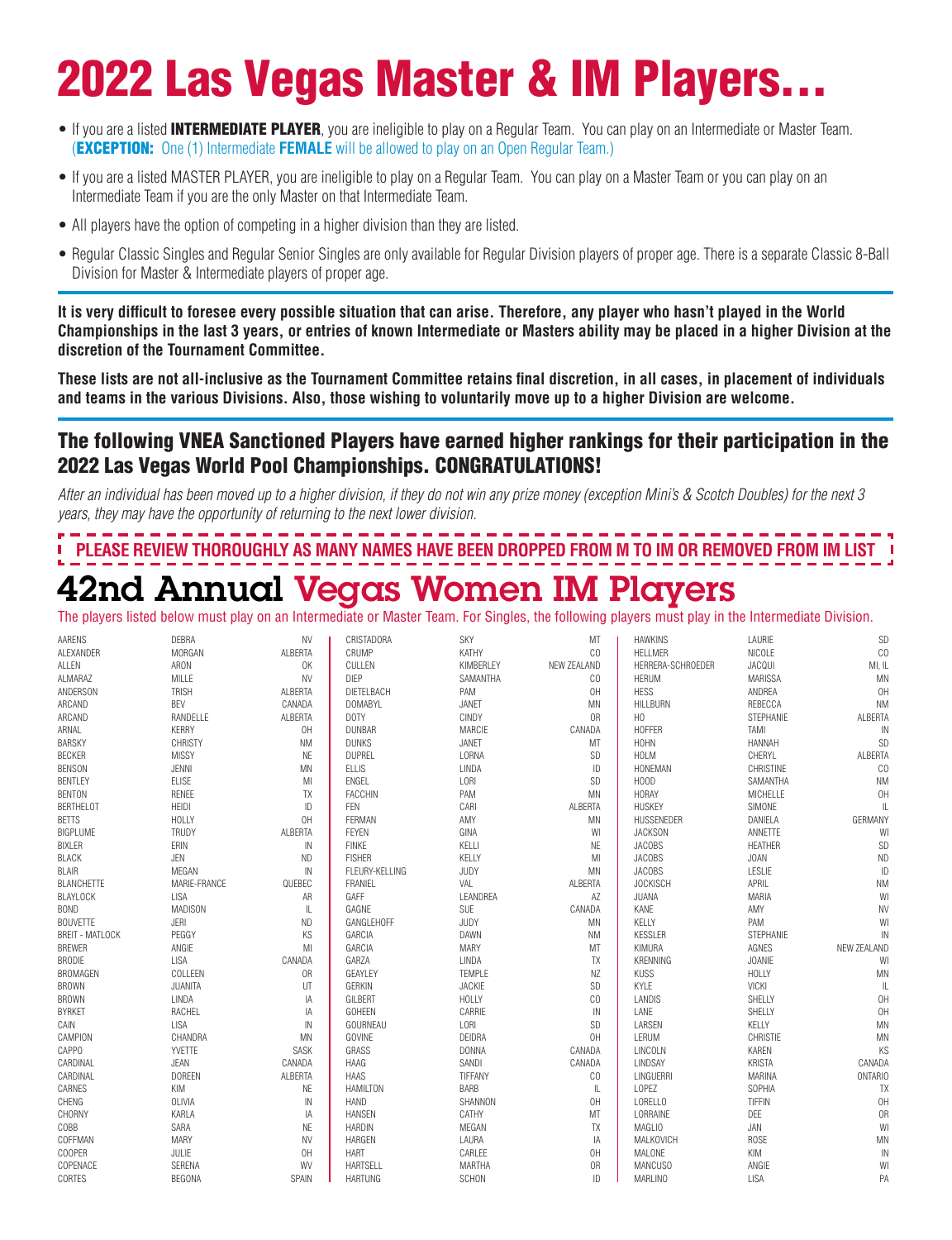#### 42nd Annual Vegas Women IM Players continued...

| <b>MARTIN</b>    | DEBBY           | WI               | PRINCE             | WANDA           | <b>ALBERTA</b>  | STROTHMAN         | KELLY           | CANADA         |
|------------------|-----------------|------------------|--------------------|-----------------|-----------------|-------------------|-----------------|----------------|
| MASSA FERNANDEZ  | <b>ELISENDA</b> | SPAIN            | PRITCHARD          | CHERYL          | VA              | STUMP-TURPENING   | <b>TAMMY</b>    | OH             |
| MAY              | DEB             | CO               | <b>PROKOPIUK</b>   | ANGELA          | ALBERTA         | <b>SYMES</b>      | SUSAN           | <b>MN</b>      |
| MCFARLANE        | GENEVA          | MI               | PROUTY             | <b>KRISTIN</b>  | IA              | TAYLOR            | LIZ             | VA             |
| MCKELVIE         | <b>DONNA</b>    | PA               | PUGH               | <b>DIANE</b>    | SD              | <b>TERRY</b>      | SARAH           | ALBERTA        |
| <b>MEARS</b>     | ANGELA          | MI               | <b>PULLIS</b>      | CHERYL          | <b>MN</b>       | THOMAS            | <b>DOTTIE</b>   | PA             |
| <b>MOORE</b>     | KATY            | <b>NV</b>        | <b>REIS</b>        | <b>KYM</b>      | <b>SD</b>       | <b>THOMPSON</b>   | JANA            | WY/SD          |
| <b>MORAST</b>    | KATHLEEN        | KS               | <b>REMEDIOS</b>    | <b>MONA</b>     | ALBERTA         | THOMPSON          | LAURA-LEA       | ALBERTA        |
| NADEAU           | RACHAEL         | <b>ND</b>        | <b>RING</b>        | <b>JENNIFER</b> | GERMANY         | <b>THOMPSON</b>   | MICHELLE        | KS             |
| NAGEL            | JILL            | <b>NE</b>        | ROBINSON           | <b>TRACY</b>    | 0H              | <b>TOMKINS</b>    | <b>HEATHER</b>  | <b>ONTARIO</b> |
| NANAQUEWITUNG    | CINDY           | ALBERTA          | <b>ROCHE</b>       | AMY             | FL              | <b>TONJES</b>     | SHANNON         | MI             |
| <b>NASH</b>      | DELANN          | <b>NM</b>        | <b>RUPE</b>        | KATHY           | <b>NE</b>       | <b>TSCHUMPER</b>  | CATHY           | <b>MN</b>      |
| <b>NIELSON</b>   | JULIE           | <b>NE</b>        | <b>RUSSO</b>       | ELSA            | 0H              | <b>TUCKER</b>     | <b>TONI</b>     | $\mathbb{N}$   |
| NORMAND          | LUCIE           | QUEBEC           | SALVI              | RENEE           | PA              | VANDEVEN          | MAUREEN         | <b>ONTARIO</b> |
| OBERLE           | SUE             | KS               | SAVAGE             | COLLYNE         | ALBERTA         | VANEGMOND         | DAWN            | KS             |
| OELSLAGER        | PAM             | <b>ND</b>        | <b>SCHJODT</b>     | DEBBIE          | FL.             | VERMULE           | <b>SHAREN</b>   | <b>NE</b>      |
| PAGLIA           | ANGELINA        | ALBERTA          | <b>SCHOMBURG</b>   | MARCIA          | VA              | <b>VORWERK</b>    | CHRIS           | MN             |
| PARASHIS         | KATHY           | <b>AUSTRALIA</b> | <b>SCHRAM</b>      | CLAIRE          | <b>MB</b>       | <b>WAAK</b>       | <b>MARY</b>     | WI             |
| PATTON           | PAMELA SUE      | WI               | <b>SCHROEDER</b>   | JACQUI          | MI, IL          | <b>WALSH</b>      | <b>KRISTA</b>   | <b>ONTARIO</b> |
| PECKHAM          | <b>JODI</b>     | NE, IA           | <b>SCHULENBERG</b> | <b>JOANIE</b>   | MN              | <b>WATKINS</b>    | KIM             | IL.            |
| PENDLETON        | KELLY           | MI               | <b>SEXTON</b>      | ELAINE          | PA              | <b>WATSON</b>     | KAWANIA         | TX             |
| PENNEY           | JAYNE           | OH               | SHAW               | SARA            | <b>NM</b>       | WHITBURN          | JULIANNE        | ALBERTA        |
| PHILLIPS         | <b>LYNNE</b>    | OH               | SIMMONDS-BOYLE     | CORAL           | ALBERTA         | WIEBE             | <b>BRITTANY</b> | ALBERTA        |
| PHILLIPS         | SHAWNA          | ALBERTA          | <b>SKRIPAC</b>     | JULIE           | 0H              | WILHELMI          | VAL             | ND             |
| PLANT            | JANE            | MT               | <b>SLAUGHTER</b>   | <b>INDIA</b>    | MI              | WILLIAMS          | <b>NAOMI</b>    | ONTARIO        |
| PLUMMER-GROTRIAN | BERNADETTE      | IN               | SLONKA             | <b>HEIDI</b>    | <b>KS</b>       | <b>WOOLDRIDGE</b> | <b>BECKY</b>    | ALBERTA        |
| POITRA           | KAREN           | <b>ND</b>        | <b>SMITH</b>       | <b>CINDY</b>    | ALBERTA         | WORRALL           | SANDY           | IL             |
| POLIK            | <b>JENNIFER</b> | MI               | SMOKE              | SHERRY          | <b>MB</b>       | WRIGHT            | MICHELE         | <b>ONTARIO</b> |
| <b>POLOGA</b>    | <b>BROOQUE</b>  | NEW ZEALAND      | <b>STEPHENSON</b>  | APRIL           | <b>MANITOBA</b> | <b>YODER</b>      | SHARON          | MI             |
| PRAHL            | JENNY           | IL               | STODDARD           | <b>JENNIFER</b> | MI              | ZELENY            | CANDY           | ID             |
|                  |                 |                  |                    |                 |                 |                   |                 |                |

# 42nd Annual Vegas Men's IM Players

| ACKEY              | CHRIS               | <b>NV</b>      | BROADHEAD        | <b>STEVE</b>     | <b>ONTARIO</b>   | COREAN            | JIM              | SD               |
|--------------------|---------------------|----------------|------------------|------------------|------------------|-------------------|------------------|------------------|
| <b>ALAMAN</b>      | <b>MARCOS</b>       | <b>MN</b>      | <b>BROWN</b>     | <b>BOBBY</b>     | OH               | CORREIA           | ALFREDO          | PORTUGAL         |
| AL-DAJANI          | OMAR                | OH             | <b>BROWN</b>     | ERIC             | OH               | COTE              | <b>DENIS</b>     | QUEBEC           |
| ALLEN              | <b>STEVE</b>        | CANADA         | <b>BROWN</b>     | JOE              | OH               | COUNCEL           | <b>JAMES</b>     | SC               |
| ALONSO             | <b>FRANCISCO</b>    | SPAIN          | <b>BROWN</b>     | <b>JOHN</b>      | IA               | COURTIELLE        | <b>JAMES</b>     | ALBERTA          |
| ALTES              | <b>LOUIS STUART</b> | FL             | <b>BROWN</b>     | RICK             | OH               | COX               | RANDY            | OH               |
| ALVAREZ            | JULIAN              | SPAIN          | <b>BROWN</b>     | <b>TODD</b>      | ALBERTA          | CRAWLEY           | <b>BEN</b>       | <b>AUSTRALIA</b> |
| ANDREWS            | <b>RUSS</b>         | MI             | <b>BRUNELLE</b>  | DON              | CANADA           | CROOKIDNECK       | <b>MIKE</b>      | SK               |
| ANGELES            | MARLON              | IN             | <b>BUDD</b>      | SHAWN            | <b>AUSTRALIA</b> | CRUZ              | PONCE            | IN               |
| <b>AQUINO</b>      | <b>JULIO</b>        | FL             | <b>BULAONG</b>   | RODEL            | AK               | <b>CURRY</b>      | ROD              | UT               |
| ARNOLD             | <b>KEVIN</b>        | <b>ONTARIO</b> | BULLARD          | <b>BRUCE</b>     | VA, NC           | <b>CUTCHER</b>    | TODD             | OH               |
| ARNOLD             | <b>STEVE</b>        | ONTARIO        | <b>BUNNELL</b>   | <b>HARRY</b>     | 0H               | DAIGLE            | <b>MARIO</b>     | QUEBEC           |
| ASHBY              | MAC                 | IN             | <b>BURNS</b>     | CASS             | ALBERTA          | DAVIS             | SHAWN            | MI, IN           |
| <b>AUDET</b>       | CAROL               | QUEBEC         | <b>BURTON</b>    | MIKE             | ALBERTA          | DEGLER            | JOSH             | FL               |
| AYDEN              | ENGIY               | GERMANY        | <b>BURTZEL</b>   | <b>JOSH</b>      | <b>MN</b>        | <b>DELAHUNTY</b>  | <b>JAMES</b>     | <b>AUSTRALIA</b> |
| <b>BAKER</b>       | ALBERT              | FL.            | <b>BUTLER</b>    | <b>BRIAN</b>     | CANADA           | <b>DENNIS</b>     | <b>TROY</b>      | <b>MANITOBA</b>  |
| <b>BALDERAS</b>    |                     | $\mathbb{N}$   |                  |                  |                  |                   |                  |                  |
|                    | EDDIE               |                | CACCIOLA         | <b>ANTHONY</b>   | AUSTRALIA        | DEOPERE           | <b>KEVIN</b>     | ΜN               |
| <b>BANKS</b>       | <b>MIKE</b>         | KS             | CACCIOLA         | MICHAEL          | AUSTRALIA        | <b>DEVOS</b>      | JULIAN           | <b>ONTARIO</b>   |
| BARBALE            | <b>JOHNNY</b>       | PA             | CAIRNS           | GREGG            | ALBERTA          | <b>DEYOUNG</b>    | <b>MARK</b>      | MI               |
| <b>BARON</b>       | TIM                 | FL.            | CALLAHAN         | <b>DOUG</b>      | ΜN               | DININGER          | CHRIS (Chili)    | OH               |
| <b>BARRETTE</b>    | STEEVE              | QUEBEC         | CAMBELL          | <b>TOMMY</b>     | OH               | <b>DISSE</b>      | SAM              | SD               |
| BAYAUA             | ERNESTO             | TX             | CAMERON          | GLEN             | SK               | <b>DITOPPA</b>    | <b>RICK</b>      | CANADA           |
| BEHNKE             | ADAM                | SD             | CANDIA           | <b>DESI</b>      | UT               | <b>DOBRIANSKY</b> | <b>MATT</b>      | OH               |
| <b>BEHNKE</b>      | <b>RYAN</b>         | IA             | CANINE           | <b>BRENT</b>     | MI               | <b>DONLON</b>     | THOMAS           | U.K.             |
| <b>BEHRENS</b>     | LARRY               | 0H             | CARDENAS JR.     | <b>RAMON</b>     | TX               | <b>DORRAH</b>     | RICK             | <b>WA</b>        |
| BELGUM             | AL.                 | WI             | CARDINAL         | ANDRE            | QUEBEC           | DOTY              | <b>IVAN</b>      | 0 <sub>R</sub>   |
| <b>BELKNAP</b>     | JAY                 | OH             | CARL             | <b>ROD</b>       | <b>MN</b>        | <b>DOVAL</b>      | <b>FRANCISCO</b> | SPAIN            |
| <b>BELL</b>        | <b>BUCKY</b>        | OH             | CARRELLI         | <b>RICK</b>      | 0H               | <b>DOWNEY</b>     | <b>MARK</b>      | ALBERTA          |
| BELON              | <b>VICENTE</b>      | SPAIN          | CARROLL          | <b>EDDIE RAY</b> | NE               | <b>DUBE</b>       | ALBERT           | QUEBEC           |
| <b>BELOW</b>       | <b>JEFF</b>         | 0H             | CASSELMAN        | DAVE             | <b>ONTARIO</b>   | DUCHARME          | <b>JOE</b>       | <b>MANITOBA</b>  |
| <b>BENT</b>        | <b>BRAD</b>         | NE             | CASTLE           | <b>MIKE</b>      | 0H               | <b>DUFFY</b>      | CRAIG            | <b>AUSTRALIA</b> |
| <b>BENT</b>        | TRACY               | WI             | CATLEDGE         | WAYNE            | FL.              | <b>DUFRESNE</b>   | MARC             | QUEBEC           |
| <b>BERNIER</b>     | MICHAEL             | QUEBEC         | <b>CAVALLARO</b> | LARRY            | AUSTRALIA        | DUGGER            | <b>MORSE</b>     | FL               |
| <b>BERQUST</b>     | SCOTT               | MI             | CAYER            | FRANK            | QUEBEC           | <b>DUNCAN</b>     | DAVID            | WI               |
| <b>BINSON</b>      | KEN                 | MI             | CAYER            | <b>TOMMY</b>     | QUEBEC           | <b>DUNKLIN</b>    | <b>MIKE</b>      | $\mathbb{L}$     |
| <b>BISSONNETTE</b> | ANDRE               | QUEBEC         | CHADWICK         | BILL             | WI               | <b>DUPREL</b>     | ALLEN            | SD               |
| <b>BJORNSTAD</b>   | <b>DWAYNE</b>       | ALBERTA        | CHAN             | <b>STEVE</b>     | CO               | DUVAN             | <b>GOKMEN</b>    | GERMANY          |
| <b>BLANKENSHIP</b> | <b>TONY</b>         | IN             | CHOU             | ANDY             | ALBERTA          | DY                | <b>HERMIE</b>    | <b>ONTARIO</b>   |
| <b>BOAM</b>        | <b>KEN</b>          | CANADA         | CHRISTENSEN      | TIM              | <b>MN</b>        | EARL              | JAMIE            | KS               |
| BOERBOOM           | DUANE               | MN             | CHRISTIANSON     | JEFF             | WI               | EBELING           | RANDY            | $\mathbb{N}$     |
| <b>BOKENFOHR</b>   | <b>JOHN</b>         | CANADA         | <b>CILITTI</b>   | <b>MARIO</b>     | OH               | <b>ECKERT</b>     | <b>BRAD</b>      | IN               |
| <b>BOKENFOHR</b>   | SCOTT               | CANADA         | CLARE            | JEFF             | <b>MANITOBA</b>  | <b>ECKERT</b>     | DAVE             | MN               |
| BOOS               | <b>JOSH</b>         | SD             | CLAUSE           | DERRICK          | <b>ONTARIO</b>   | <b>EMERSON</b>    | <b>BARRY</b>     | TX               |
|                    | <b>BRYANT</b>       | OH             | CLAY             | <b>RYAN</b>      |                  | <b>ENNS</b>       | <b>CLINT</b>     | <b>MANITOBA</b>  |
| <b>BOUCHER</b>     |                     |                |                  |                  | MI               |                   |                  |                  |
| <b>BOUCHER</b>     | DAVID               | OH             | COATS            | CADE             | MI               | <b>ESMORIS</b>    | RAUL             | SPAIN            |
| <b>BOUCHER</b>     | <b>DEVIN</b>        | OH             | COLE             | DAVE             | SD               | <b>ESPINOZA</b>   | <b>GUSTANO</b>   | ARGENTINA        |
| <b>BOUTAIN</b>     | ALAIN               | QUEBEC         | COLES            | DAVE             | WI               | <b>ESPINOZA</b>   | KELLY            | OH               |
| <b>BOYER</b>       | <b>JUSTIN</b>       | MN             | COLLINS          | GLEN             | ALBERTA          | <b>ESTES</b>      | <b>MARK</b>      | <b>NV</b>        |
| <b>BRAIS</b>       | PINO                | SPAIN          | COMAS            | PARIS            | SPAIN            | <b>EVANS</b>      | GREG             | WI               |
| <b>BRANDT</b>      | <b>JUSTIN</b>       | SD             | COMBS            | MACK             | IL.              | <b>FAHEY</b>      | <b>DOUG</b>      | MN               |
| <b>BRANNON</b>     | <b>JOHN</b>         | WI             | CONKEL           | JERRY            | OH               | FAIRCHILD         | CHAD             | OH               |
| <b>BREWER</b>      | <b>BRAD</b>         | MI             | COPP             | <b>DON</b>       | KS               | <b>FALCIGNO</b>   | ANTHONY          | FL               |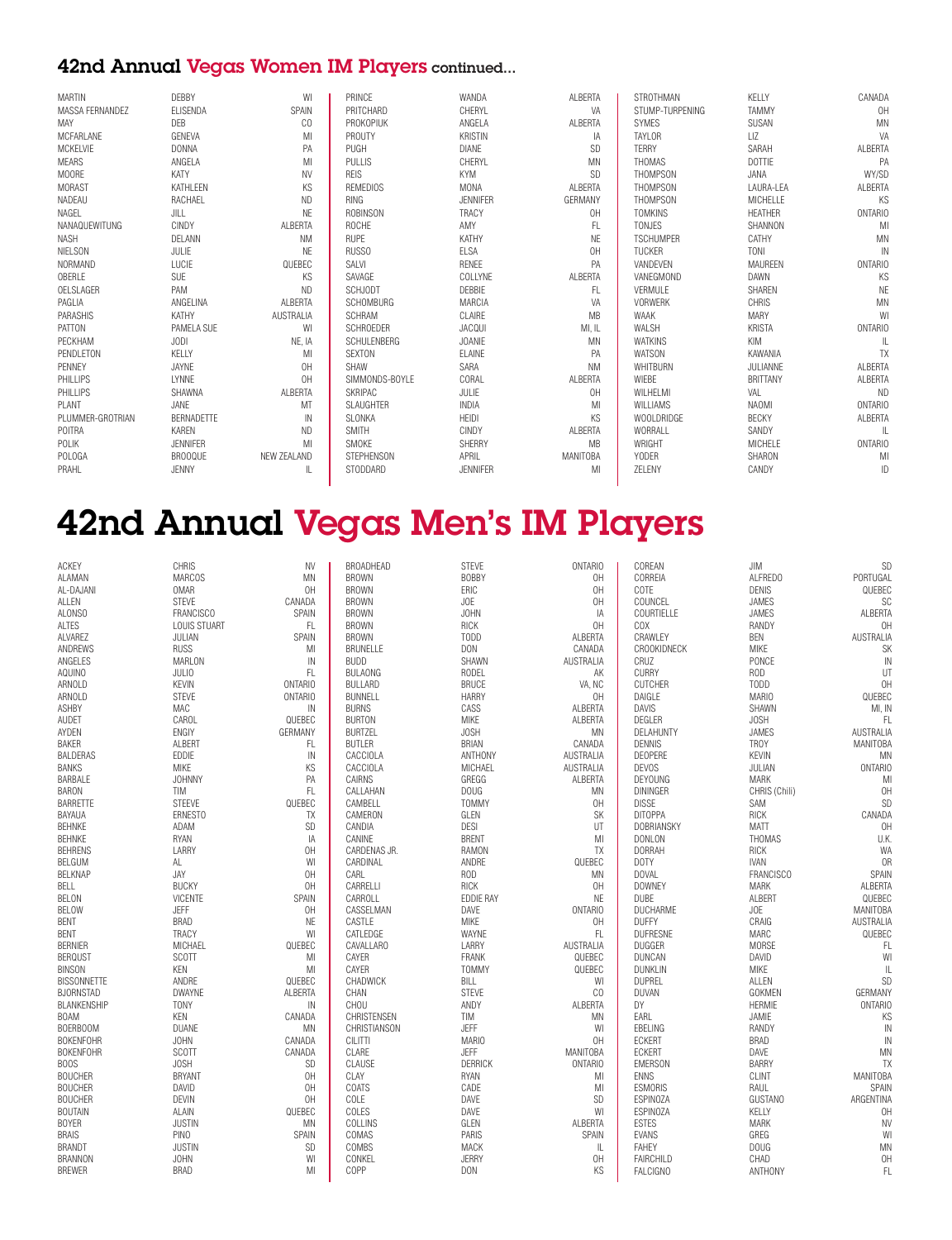### 42nd Annual Vegas Men's IM Players continued...

| <b>FAULK</b>                  | LARRY           | NC.              | <b>JACKSON</b>         | <b>BRIAN</b>          | 0H               | <b>MIXON</b>         | ALLEN             | SC              |
|-------------------------------|-----------------|------------------|------------------------|-----------------------|------------------|----------------------|-------------------|-----------------|
| <b>FAVERO</b>                 | <b>DENNIS</b>   | NE               | <b>JACKSON</b>         | LARRY                 | SC               | MONKMAN              | SEAN              | <b>MANITOBA</b> |
| FERNANDEZ                     | MANUEL          | SPAIN            | <b>JAMES</b>           | <b>JUDEX</b>          | $\mathbb{L}$     | <b>MONSTIS</b>       | ANDREW            | 0R              |
| FIAL                          | DAVE            | MANITOBA         | JANULEK                | MILAN                 | АK               | MONTE JO FERNANDEZ   | MANUEL            | SPAIN           |
| <b>FIEDLER</b>                | GARY            | IL               | <b>JENKINS</b>         | <b>JIMMY</b>          | IN               | MONTGOMERY           | <b>MATT</b>       | SD              |
| <b>FIELDS</b>                 | <b>JOHN</b>     | WI               | <b>JOHNSON</b>         | DUANE                 | MANITOBA         | MONTIERTH            | <b>NELSON</b>     | CO              |
| FIFE                          | <b>JOHN</b>     | IN               | <b>JOHNSON</b>         | JOSH                  | ΙA               | <b>MOON</b>          | <b>STAN</b>       | OH              |
| <b>FIGUEIREDO</b>             | JOSE            | PORTUGAL         | <b>JOHNSON</b>         | <b>MIKE</b>           | WI               | M00R                 | <b>DOUG</b>       | OH              |
| <b>FIMPLE</b>                 | <b>STAN</b>     | NE               | <b>JOHNSON</b>         | SEAN                  | MN               | <b>MORRIS</b>        | ANDY              | MN              |
| FONDELL                       | <b>JOHN</b>     | MN               | <b>JOHNSON</b>         | SHANE                 | L                | <b>MOULTON</b>       | PATRICK           | <b>ONTARIO</b>  |
| <b>FONTEIN</b>                | WERNER          | ΝZ               | <b>JONES</b>           | AL                    | IN               | <b>MURPHY</b>        | SHANE             | 0H              |
|                               |                 |                  |                        |                       |                  |                      |                   |                 |
| <b>FORSTER</b>                | <b>BRENT</b>    | TX               | <b>JONES</b>           | <b>BRIAN</b>          | IN               | MUTSCHLER            | <b>MARCUS</b>     | GERMANY         |
| <b>FOURNIER</b>               | STEPHANE        | QUEBEC           | <b>JONES</b>           | <b>TROY</b>           | IN               | <b>MYERS</b>         | JAMES             | 0H              |
| FRANCE                        | PEDRO           | PORTUGAL         | <b>JOYCE</b>           | IAN                   | MI               | NAGEL                | WAYNE             | ALBERTA         |
| <b>FRASER</b>                 | JIM             | MN               | <b>JUAREZ</b>          | PAUL                  | NV               | <b>NAIRN</b>         | GOWON             | <b>BAHAMAS</b>  |
| FRONTZ                        | <b>KEVIN</b>    | 0H               | KARL                   | <b>MARTIN</b>         | GERMANY          | NAKER                | SAWAN             | AUSTRALIA       |
| <b>FULTON</b>                 | PETE            | IN               | KATZENBERGER           | <b>TODD</b>           | MN               | <b>NASH</b>          | <b>KEN</b>        | SD              |
| GAGE                          | JEREMIAH        | <b>NM</b>        | KAVANAUGH              | <b>KERRY</b>          | WI               | NEGREIRA             | ALBERTO           | SPAIN           |
| GAGNE                         | DANIEL          | QUEBEC           | KEE                    | DANIEL                | MN               | NGUYEN               | TUAN              | TX              |
| GALARNEAU                     | PATRICK         | QUEBEC           | KEENATCH               | LARRY                 | SK               | <b>NICHOLS</b>       | DAVID             | SC              |
| GALENZA                       | <b>JASON</b>    | ALBERTA          | KELLER                 | <b>BOBBY</b>          | CO               | NICKLIN              | GUY               | ALBERTA         |
| GALLO                         | A.J.            | 0H               | KELLEY                 | <b>TYRUS</b>          | WV               | <b>NIELSON</b>       | <b>JOE</b>        | L               |
| GAMBLE                        | <b>CLINT</b>    | SK               | <b>KELTON</b>          | ERIC                  | $\mathbb{L}$     | NOGIFC               | <b>HENRY</b>      | <b>NV</b>       |
|                               |                 |                  |                        |                       |                  |                      |                   |                 |
| GARCIA                        | LUPE            | MI               | <b>KENNEDY</b>         | PETER                 | AUSTRALIA        | <b>NORTON</b>        | LEE               | <b>NE</b>       |
| GARCIA                        | VINCE           | MN               | <b>KENYON</b>          | <b>JOHN</b>           | CANADA           | OLA                  | ALDREDO           | IN              |
| GARIBAY                       | <b>BOBBY</b>    | IN               | KISHAYINEW             | <b>JASON</b>          | SK               | ONYSCHUK             | <b>BENNY</b>      | ALBERTA         |
| GARVEY                        | JAMIE           | WI               | <b>KITCHENER</b>       | <b>BARRY</b>          | AUSTRALIA        | OSMUNDSON            | MICHAEL           | MN              |
| GARZA                         | DANNY           | IN, IL           | KLEIN                  | MARC                  | WI               | OWENS                | CHARLIE           | MD              |
| GASPER KARLSSON               | DANIEL          | SPAIN            | KOLACKOVSKY            | PETE                  | ALBERTA          | <b>OZTURK</b>        | CETIN             | GERMANY         |
| GELO                          | SHAWN           | ΙA               | KOLESNIK               | SAM                   | PA               | PAISLEY              | <b>TROY</b>       | L               |
| GEORGEI                       | <b>JASON</b>    | <b>ONTARIO</b>   | <b>KRAUSE</b>          | MAX                   | IN, MN           | <b>PARDOS</b>        | ANTONIO           | SPAIN           |
| <b>GIBSON</b>                 | <b>BRIAN</b>    | <b>BAHAMAS</b>   | KRENZEL                | DAVID                 | VA, NC, MI       | <b>PARKS</b>         | DAVE              | KS              |
| GILBERT                       | PERRY           | WY               | <b>KRUG</b>            | TIM                   | <b>ONTARIO</b>   | PARRA JR             | JUAN              | TX              |
| GILL-ALDERSON                 | <b>NOLAN</b>    | <b>ONTARIO</b>   | KUKLA                  | RANDY                 | <b>NV</b>        | PARTAIN              | <b>MATT</b>       | MI              |
| GIMENEZ                       | DANIEL          | <b>AUSTRALIA</b> | <b>KWONG</b>           | MANFIELD              | NZ               | PASKEMIN             | GORDON            | ALBERTA         |
| GLASS                         | WALTER          | <b>NV</b>        | LAMERS                 | FREDDY                | MN               | PEIFFER              | <b>MIKE</b>       | L               |
| GODWIN                        | HORACE          | VA               | LANSARD                | <b>KEVIN</b>          | <b>MANITOBA</b>  | PENA                 | <b>RICK</b>       | L               |
|                               |                 |                  |                        |                       |                  |                      |                   |                 |
| <b>GOHUL</b>                  | DANNY           | IN               | LANTHIER               | DAVID                 | QUEBEC           | <b>PENROD</b>        | COREY             | FL              |
| GOMEZ                         | CARLOS          | SPAIN            | LARAMEE                | SABASTIEN             | QUEBEC           | PENT                 | <b>JOHN</b>       | FL              |
| GOMEZ                         | RAFAEL          | SPAIN            | LARGEN                 | <b>WES</b>            | VA               | PEW                  | CHAD              | SD              |
| GONG                          | <b>TONY</b>     | L                | LASCO                  | ROBERT                | L                | PHILLIPS             | MARC              | SD              |
| GONZALAS, IV                  | MANUAL          | CO               | LAWRENCE               | AL                    | <b>NV</b>        | <b>PHIPPS</b>        | <b>LLOYD</b>      | OH              |
| GONZALES                      | JOE             | L                | LAWSON                 | <b>BLAIR</b>          | MANITOBA         | PIERSON              | <b>STEVE</b>      | CO              |
| GONZALEZ                      | JOEY            | L                | LEAHY                  | <b>CLIFF</b>          | PA               | PINION               | WILLIAM           | MI              |
| GORSETT                       | <b>RICK</b>     | WI               | LEE                    | <b>RUSS</b>           | MN               | PLANTE               | <b>ROLLY</b>      | <b>ONTARIO</b>  |
| GOVIN                         | SCOTT           | 0H               | LEFLEUR                | <b>JASON</b>          | LA               | PRESLEY              | <b>TONY</b>       | IN              |
| GRAIS                         | <b>NELSON</b>   | PORTUGAL         | LENDS HIS HORSE        | LOU                   | SD               | PRESTEGARD           | <b>JOSHUA</b>     | MN              |
| GRENIER                       | PASCAL          | QUEBEC           | LEONHARD               | <b>RON</b>            | CO               | PRICE                | LARRY             | WV              |
| <b>GRILLO</b>                 | PEDRO           | PORTUGAL         | LETHMAN                | <b>WERNER</b>         | CANADA           | PRICE                | TIM               | 0H              |
| GRILO                         | JOA0            | PORTUGAL         | <b>LEYDON</b>          | <b>JOHN</b>           | AK               | QUEZADA              | <b>GEOFFREY</b>   | CO              |
| <b>GROSS</b>                  | <b>JOBIE</b>    | IL               | LIBURDI                | <b>TONY</b>           | <b>ONTARIO</b>   | RASMUSSEN            | SHANNON           | IA              |
|                               |                 |                  |                        |                       |                  |                      |                   |                 |
| GROSSETTE                     | SEAN            | CANADA           | LIEBL                  | <b>TROY</b>           | MN               | <b>REAVIS</b>        | DAVID             | 0R              |
| <b>GUNTER</b>                 | <b>TROY</b>     | MI, IN           | LIEFFRING              | SCOTT                 | WI               | REBACIZ              | DAVE              | IN              |
| HAIRE                         | WAYNE           | VA, NC           | LINGELBACH             | <b>STEVE</b>          | 0R               | <b>REESE</b>         | <b>HENRY</b>      | IN              |
| HALTER                        | <b>BRIAN</b>    | 0H               | LINTON                 | RANDY                 | MI               | REICHMANN            | <b>JENS</b>       | ALBERTA         |
| HANEC                         | JON             | CANADA           | LIU                    | BEN                   | ALBERTA          | REIMER               | DAVE              | IL              |
| <b>HANSON</b>                 | GARY            | WI               | LLANOS                 | <b>JORGE</b>          | ARGENTINA        | RENSTROM             | <b>RICK</b>       | MN              |
| <b>HANSON</b>                 | <b>NICK</b>     | WI               | LOGAN                  | DEWAYNE               | GA               | RENTZ                | ROD               | GA              |
| <b>HARRIS</b>                 | LANCE           | CANADA           | LOPEZ                  | JONATHAN              | CO               | REZIN                | <b>BOBBY</b>      | <b>ONTAIRO</b>  |
| <b>HARRISON</b>               | <b>JOHN</b>     | ΝZ               | LOUISON                | FABIAN                | SASKATCHEWAN     | <b>RIBAS</b>         | <b>JORDI</b>      | SPAIN           |
| <b>HATHMAN</b>                | DAVE            | MD               | LOWE                   | GENE                  | ΜN               | <b>RICHARDS</b>      | JOE               | CO              |
| <b>HAUCK</b>                  | GARRY           | ALBERTA          | LUKINUK                | SCOTT                 | <b>MANITOBA</b>  | RIIKONEN             | MIKA              | <b>FINLAND</b>  |
| <b>HAWKINS</b>                | LUCAS           | 0H               | <b>LYKINS</b>          | SHANE                 | 0H               | RITTER               | <b>MARK</b>       | IN              |
| <b>HAYES</b>                  | DAN             | IN, IL           | LYNCH                  | AARON                 | AUSTRALIA        | RIVERA               | ART               | OH              |
| HELSLEY                       | <b>TRACY</b>    | IN               | <b>MAESTAS</b>         | WILFRED               | <b>NM</b>        | <b>RIVERS</b>        | ROBERT            | CO              |
| <b>HENDERSON</b>              | <b>BRENT</b>    | SC               | MARCHINI               | DAN                   | PA               | <b>ROBERTS</b>       | <b>JOSHUA</b>     | SC              |
| <b>HENDERSON</b>              | <b>MIKE</b>     | NE - VVS         | <b>MARIANITO</b>       | <b>MAURO</b>          | PORTUGAL         | ROBINET              | ANDY              | <b>ONTARIO</b>  |
| <b>HENNING</b>                | SHAWN           | WI               | <b>MARTIN</b>          | ADAM                  | 0H               | ROBINSON             | <b>MIKE</b>       | ALBERTA         |
| <b>HENRY</b>                  | JOE             | MI               | <b>MARTINEZ</b>        | ANGEL                 | FL               | RODRIGUES            | PEDRO             | PORTUGAL        |
| HERNANDEZ                     |                 | IN               | MATTICE                | LUCAS                 |                  | RODRIQUEZ            | <b>HOUSTON</b>    | IN              |
|                               | GIL             |                  |                        |                       | ALBERTA          |                      |                   |                 |
| HILLA                         | <b>TONY</b>     | MN               | MAY                    | AARON                 | 0H               | ROSAS                | LUPE              | MI              |
| HILLMAN                       | <b>BRANT</b>    | CANADA           | MCANINCH               | <b>STEVE</b>          | <b>ONTARIO</b>   | ROSE                 | JIM               | FL              |
| <b>HINCKS</b>                 | ERIC            | IN               | MCCLEOD                | <b>SCOTT</b>          | PA               | <b>ROSE</b>          | NATHAN            | FL              |
| <b>HINES</b>                  | SONNY (LEONARD) | 0H               | MCCREARY               | CHRIS                 | NV               | ROSENBERRY           | BILL              | 0R              |
| <b>HINES</b>                  | <b>VICTOR</b>   | 0H               | <b>MCCUISTON</b>       | <b>CURTIS</b>         | CO               | <b>ROSS</b>          | JEREMY            | W               |
| <b>HOLLOWAY</b>               | DERRICK (DJ)    | 0H               | <b>MCCUMBERS</b>       | <b>TONY</b>           | WV               | <b>ROSSI</b>         | TOM               | 0R              |
| HOOK                          | <b>MARTIN</b>   | MN               | <b>MCKAY</b>           | SEAN                  | ALBERTA          | ROTHERMAL            | <b>JORDAN</b>     | ALBERTA         |
| <b>HOOKER</b>                 | <b>BRYAN</b>    | <b>ONTARIO</b>   | <b>MCKENNA</b>         | <b>JACK</b>           | WI               | ROUSSIN              | GERMAIN           | QUEBEC          |
| <b>HORNBERG</b>               | <b>RUBIN</b>    | ΜN               | MCLEAN, SR.            | CORNELL               | MANITOBA         | ROUTHIER             | <b>CHRISTOPHE</b> | QUEBEC          |
| <b>HOVEN</b>                  | WILLIAM         | U.K.             | MCMULLAN               | PAT                   | IN, IL           | ROWLAND              | MICKEY            | MN              |
| HUBER                         | JASON           | 0H               | <b>MCPHERSON</b>       | JASON                 | IN               | <b>RUDD</b>          | MIKE              | MI              |
| <b>HUBER</b>                  | JEFF            | WI               | MCTAGGART              | <b>STUART</b>         | <b>ONTARIO</b>   | <b>RUSSNEL</b>       | LORNE             | CANADA          |
| <b>HUDSON</b>                 | WADE            | ΜT               | MEIER                  | <b>STEVE</b>          | ΜN               | SABIN                | <b>KURT</b>       | NE              |
|                               | JAY             | FL               | <b>MEYER</b>           |                       |                  | SAGER                | RICH              | SC              |
| <b>HUFFMAN</b>                |                 |                  |                        | <b>JOHN</b>           | ΜN               |                      |                   |                 |
|                               |                 |                  |                        |                       |                  |                      |                   |                 |
| HUNTER, JR.                   | LARRY           | MANITOBA         | <b>MIKKELSON</b>       | <b>BERNIE</b>         | ALBERTA          | SALAZAR              | LANCE             | <b>NV</b>       |
| HUTCHESON                     | MICHAEL         | <b>NV</b>        | MIKKOLA                | <b>TONY</b>           | FINLAND          | SAMSON               | THOM              | CANADA          |
| <b>HUTCHINS</b>               | <b>BRAD</b>     | IN               | MILLER                 | <b>TERRY</b>          | WI               | SANDERS              | <b>STEVE</b>      | U.K.            |
| <b>HYKE</b><br><b>IANDOLI</b> | TIM<br>RAY      | MN<br>FL.        | MILLER<br><b>MINOR</b> | TOMMIE<br><b>MIKE</b> | ${\sf IN}$<br>IN | SANDIFER<br>SANSAVER | GREG<br>ADAM      | TX<br>MT        |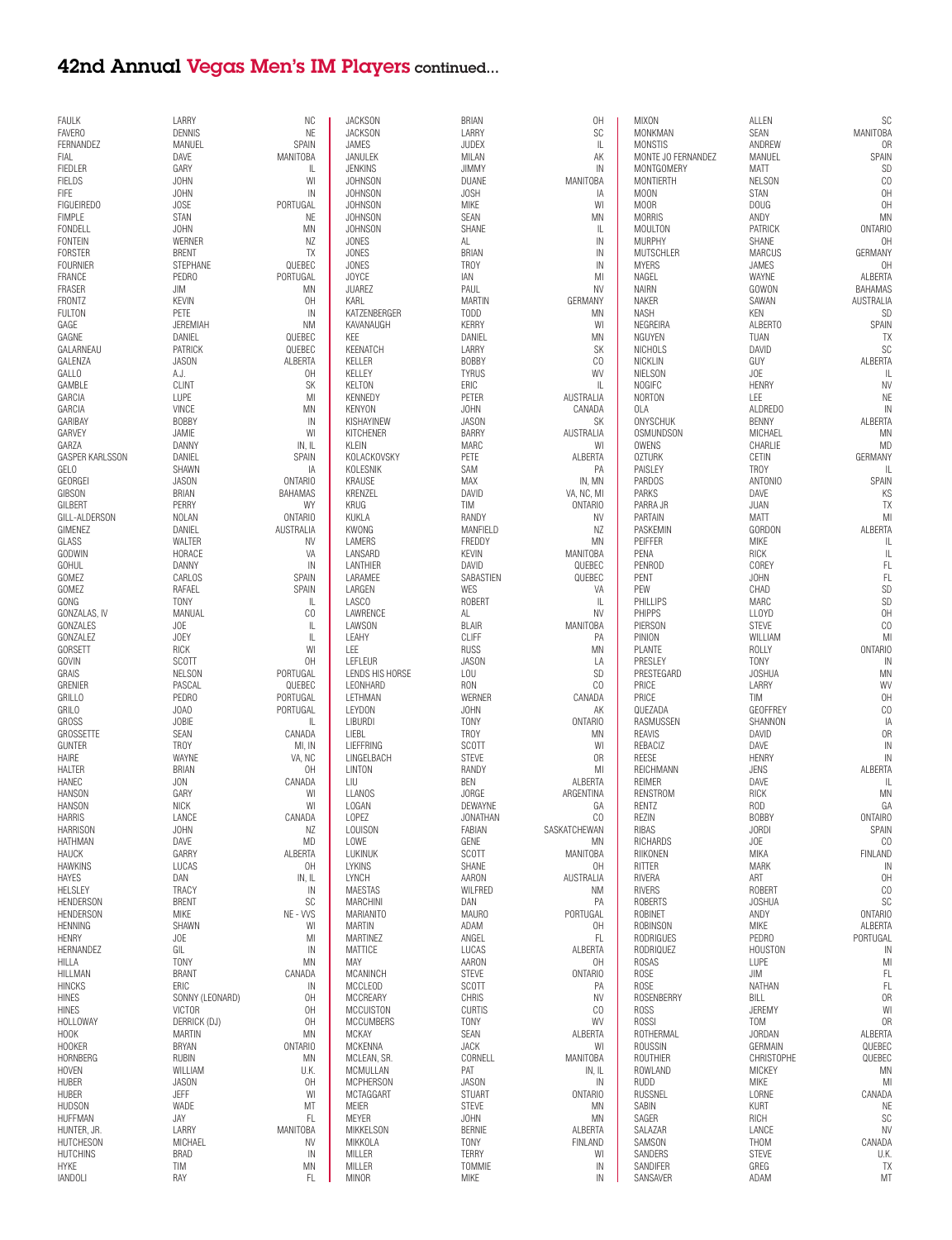#### 42nd Annual Vegas Men's IM Players continued...

| SANSCHAGRIN       | <b>MARCO</b>    | QUEBEC         | STANLEY           | ANDY             | WV             | VOELKERING        | MICHAEL       | TX             |
|-------------------|-----------------|----------------|-------------------|------------------|----------------|-------------------|---------------|----------------|
| SANTIBANEZ        | CARLOS          | 0 <sub>R</sub> | STEFFENSON        | DAVE             | <b>MN</b>      | <b>VOLK</b>       | <b>JUSTIN</b> | WI             |
| SANTOS            | CARLOS          | CANADA         | <b>STEPHAN</b>    | <b>BILLY</b>     | AK             | WALKER            | <b>JOHN</b>   | <b>NV</b>      |
| SASKATCHEWAN      | <b>TYSON</b>    | ALBERTA        | <b>STEPHENSON</b> | WARD             | OH             | <b>WALTON</b>     | DAN           | IN             |
| SAUKKONEN         | JANI            | <b>FINLAND</b> | <b>STICH</b>      | <b>JOHN</b>      | MN             | <b>WANLESS</b>    | JEFF          | ALBERTA        |
| <b>SCHAFF</b>     | <b>MIKE</b>     | MT             | STRICKLAND        | <b>DON</b>       | SC             | WARTLUFT          | <b>BOB</b>    | OH             |
| SCHILLING         | <b>BRAD</b>     | <b>MN</b>      | <b>STRUHAR</b>    | <b>KEVIN</b>     | CO             | <b>WASYLIK</b>    | CLAYTON       | CANADA         |
| SCHROEDER         | SHANNON         | IL, MI         | <b>STUART</b>     | <b>MIKE</b>      | <b>ALBERTA</b> | <b>WEATERFORD</b> | <b>JOHN</b>   | OH             |
| SCHROEDER JR.     | <b>RICK</b>     | MI             | <b>SUAREZ</b>     | PEDRO            | SPAIN          | WEAVER            | DAVID         | 0K             |
| <b>SCHULTZ</b>    | <b>TRAVIS</b>   | <b>MN</b>      | SULLIVAN          | <b>KEVIN</b>     | <b>NE</b>      | WEERT             | <b>TONY</b>   | WY             |
| SCHUMACHER        | PAT             | 0R             | SULLIVAN          | WADE (COTTON)    | <b>NC</b>      | WELCH             | JAMIE         | WI             |
| SCHWARTZER        | JOE             | MT             | <b>TAFOYA</b>     | NICK             | <b>NM</b>      | WELDON            | JASON         | MI             |
| SCHWEER           | DEVIN           | CO             | TALCHIK           | <b>ROB</b>       | IL             | WELLS             | <b>DONNIE</b> | OH             |
| SCOTT             | PAUL            | IL             | <b>TALFORD</b>    | <b>BOB</b>       | MI             | <b>WERDROP</b>    | DAN           | OH             |
| SEAVEY            | DAVID           | MT             | TALLMAN           | CHAD             | IN             | WERTZ             | SHANE         | CO             |
| SHAW              | KEN             | WI             | TAM               | DANNY            | TX             | <b>WHITE</b>      | PAT           | <b>ONTARIO</b> |
| SHEPHERD          | CHRIS           | VA             | <b>TAYLOR</b>     | JAMES            | AZ             | WHITMORE          | CHAD          | OH             |
| SIEFKEN           | CHRIS           | NE             | THERIAULT         | T <sub>0</sub> M | QUEBEC         | <b>WIDOWS</b>     | LARRY         |                |
| <b>SISSEL</b>     | <b>AUSTIN</b>   | IA             | THOMAS            | <b>STEVE</b>     | CO             | <b>WILLIAMS</b>   | <b>DON</b>    | OH             |
| <b>SIXTY</b>      | <b>TRICK</b>    | <b>NV</b>      | THOMPSON          | DANIEL           | <b>MN</b>      | WILLIAMS          | GERRY         | CANADA         |
| <b>SKINNER</b>    | BILL            | CO             | THOMPSON          | T <sub>0</sub> M | SD, WY         | <b>WILSON</b>     | PETE          | Ш              |
| <b>SLEMKO</b>     | SCOTT           | <b>ALBERTA</b> | <b>THRUN</b>      | JAMES            | IN             | <b>WILSON</b>     | ZACH          | VA, NC         |
| SLONE             | WILL            | OH             | <b>TIMMONS</b>    | <b>BRIAN</b>     | SC             | WINNETT           | <b>DOUG</b>   | <b>TX</b>      |
| <b>SMITH</b>      | ADAM            | IN, CANADA     | TODERO            | <b>BORIS</b>     | <b>ONTARIO</b> | <b>WINTER</b>     | <b>BOB</b>    | CO             |
| <b>SMITH</b>      | BILL            | <b>ALBERTA</b> | <b>TOLEN</b>      | PETER            | CANADA         | WOOD              | <b>CORY</b>   | ALBERTA        |
| <b>SMITH</b>      | ERIC            | IN             | TOURANGEAU        | PHIL             | ALBERTA        | <b>WOODSON</b>    | CHISOLM       | CO             |
| <b>SMITH</b>      | JEREMY          | ALBERTA        | <b>TOVSEN</b>     | <b>ROB</b>       | <b>MN</b>      | WU                | <b>JACK</b>   | IN             |
| <b>SMITH</b>      | <b>MARCIO</b>   | <b>BAHAMAS</b> | TREMBLAY          | MARC             | QUEBEC         | <b>XHEKA</b>      | JIMMY         | IL.            |
| SMYTH             | <b>GREGORY</b>  | <b>ONTARIO</b> | <b>TUNE</b>       | <b>STEVE</b>     | 0R             | YANKOWSKI         | <b>MIKE</b>   | ALBERTA        |
| SNOW              | <b>EVERT</b>    | IN             | TURF              | RICH             | MI             | <b>YOUNG</b>      | <b>TONY</b>   | ALBERTA        |
| SOLTES            | DAN             | WI             | VANGUILDER        | WILLIE           | PA             | ZACH              | <b>BOB</b>    | 0 <sub>R</sub> |
| <b>STACY</b>      | <b>RICK</b>     | OH             | VIERA             | LUIS             | FL             | ZENDER            | JAY           | MN             |
| <b>STAHL</b>      | <b>THORSTEN</b> | GERMANY        | <b>VINCENT</b>    | <b>TONY</b>      | W              | ZINKHAN           | JOE           | FL             |
| <b>STAINBROOK</b> | CRAIG           | <b>ND</b>      | <b>VITORINO</b>   | PEDRO            | PORTUGAL       | <b>ZOSCHKE</b>    | CRAIG         | <b>MN</b>      |

## 42nd Annual Vegas Women's Master Players

The players listed below must play on a Master Team or an Intermediate Team if there is only one Master player on that Intermediate Team. For Singles - the following players must play in the Masters Division.

| ABBINK              | RACHEL            | MI             | <b>HERUM</b>     | <b>JOLENE</b>   | <b>MN</b>      | <b>ROCHA</b>      | SARA           | PORTUGAL       |
|---------------------|-------------------|----------------|------------------|-----------------|----------------|-------------------|----------------|----------------|
| ALLSUP              | <b>STACY</b>      | <b>NV</b>      | <b>HOTCHKISS</b> | KELLY           | IN, IL         | ROPERO GARCIA     | <b>MARIA</b>   | SPAIN          |
| <b>ASHCRAFT</b>     | JAMIE             | OH, WV, PA     | <b>JACKSON</b>   | ANGELA          | MN, WI, CO     | SASGES            | <b>DONNA</b>   | <b>ONTARIO</b> |
| <b>ASHTON</b>       | <b>JOANNE</b>     | ALBERTA        | JAMES            | CAROL           | CO             | SCHAEFFER         | GAIL           | OH             |
| <b>ASHTON</b>       | BEV               | ALBERTA        | <b>JENSEN</b>    | GARI JO         | SD             | SCHILLING         | <b>BRENDA</b>  | <b>MN</b>      |
| AUTREY              | KATE              | TX             | <b>JEROME</b>    | C.J.            | MI             | SCHULTZ-BAGLEY    | JULIE          | CO             |
| <b>BADGER</b>       | SANDRA            | ALBERTA        | <b>JOHNSON</b>   | DEBBIE          | <b>MN</b>      | <b>SCOTT</b>      | NICOLLE        | <b>ONTARIO</b> |
| <b>BARNES</b>       | SHELLY            | <b>NM</b>      | <b>JONES</b>     | KAYLA           | <b>ONTARIO</b> | SEAVY             | LAURA          | CO             |
| BEAULIEU            | KARINE            | QUEBEC         | <b>KEENEY</b>    | NICOLE          | CO             | SERGENT           | DANIELLE       | IN             |
| <b>BEDARD SMITH</b> | APRIL             | ALBERTA        | KELLEY           | <b>TERRI</b>    | OH             | SHAW              | CONNIE         | W              |
| BELANGER            | <b>DENISE</b>     | <b>ONTARIO</b> | K00N             | KATHY           | IL, IN, NV     | SINCLAIR          | ROBBIN         | WY             |
| BERGERON-MARTELL    | <b>CINDY</b>      | CO             | LABOUCAN         | CHARITY         | ALBERTA        | SPANGENBURG       | KELLY          | IA             |
| <b>BIDDLE</b>       | RAMONA            | <b>NM</b>      | LARSEN           | TINA            | IN, NV         | ST. GERMAIN       | MARILINE       | CANADA         |
| BLAZEVICH           | TANYA             | IL, MI         | LATZKO           | AMY             | IN, IL, NV     | STANLEY           | ALICIA         | TX             |
| <b>BLOOMBERG</b>    | TIMI              | <b>SD</b>      | LAVE             | GAIL            | M <sub>0</sub> | <b>STEPHENSON</b> | JULIE          | TX             |
| <b>BUENDORF</b>     | LORI              | MN             | LAVIN-WIOREK     | <b>HEATHER</b>  | IL, IN, NV     | STRICKLAND        | ORIETA         | TX             |
| CANTONI             | <b>TAMMY</b>      | AUSTRALIA      | LEBEL            | KATHY           | ME             | SUAREZ            | <b>KRYSTLE</b> | TX             |
| CANTRELL            | <b>TRACY</b>      | 0H             | LO-BIRCH         | LAURA           | CO             | <b>TAUSHER</b>    | LANA           | WI             |
| CASPER              | RICKI             | TX             | LOPEZ FIBLA      | SILVIA          | SPAIN          | THERIAULT         | AMY            | OH             |
| CHASTAIN            | AIMEE             | <b>MN</b>      | <b>LOVELY</b>    | LIZ             | OH             | THOMAS            | <b>TASHA</b>   | ALBERTA        |
| CRUZ                | LINDA             | IL, IN, MI, NV | MAC DONALD       | KATHIE          | ALBERTA        | <b>VOORHEES</b>   | ANGIE          | IL             |
| D'ANDREA            | TRACY             | MN             | <b>MAIERS</b>    | JUNE            | MN             | WAGNER            | REBECCA        | <b>NV</b>      |
| DAVIS               | JUNE              | CO             | <b>MARIA</b>     | ROPERO          | SPAIN          | WELLMAN           | <b>ROBIN</b>   | MN             |
| DEAN                | EDIE              | OH             | <b>MASON</b>     | JULIE           | KS             | WESLEY            | <b>TAMMIE</b>  | AR             |
| <b>DEBATES</b>      | <b>MISTY</b>      | MT             | MATUSKA          | SAMANTHA        | <b>ND</b>      | WEST              | MICHELLE       | IN, MI         |
| <b>DOWDING</b>      | KARLA             | <b>NE</b>      | <b>MCCOY</b>     | <b>KRISTI</b>   | <b>SD</b>      | WILKINSON         | <b>DENISE</b>  | NEW ZEALAND    |
| DUNCAN              | <b>TERRY</b>      | CO             | MCCULLA (BUDD)   | <b>JENNIFER</b> | AUSTRALIA      | WILLIAMS          | SUSAN          | AZ             |
| <b>DUNN</b>         | SHANNON           | OH             | MCLELLAN         | GLORIA          | CANADA         | WILLIAMS          | TARA           | TX             |
| <b>FEDKENHEUER</b>  | RONDA             | WI             | MCNALLY          | <b>KERRY</b>    | <b>MN</b>      | WILSON            | AMANDA         | IN             |
| FONDELL             | <b>BETH</b>       | MN             | <b>METZINGER</b> | CATHY           | ALBERTA        | <b>WINTER</b>     | DEB            | CO             |
| FORTIN              | RITA              | QUEBEC         | MILLER           | SARA            | AZ             | WOLD              | KAREN          | MI             |
| FOX-RAYMOND         | LONNIE            | IN, MI         | <b>MOK</b>       | MARSHA          | ALBERTA        | WRIGHT            | <b>BRENDA</b>  | $\mathsf{IN}$  |
| <b>FRIDERES</b>     | <b>JESSICA</b>    | IA, MN, NE     | <b>MONTOUR</b>   | JANA            | ALBERTA        | <b>YANKOWSKI</b>  | JODY           | ALBERTA        |
| GILMORE             | DANA              | OH             | <b>MOXON</b>     | <b>JESSICA</b>  | CO             |                   |                |                |
| <b>GIROUX</b>       | <b>FANNY</b>      | QUEBEC         | MUELLER          | <b>TERESA</b>   | ALBERTA        |                   |                |                |
| GLASS               | CHRIS             | MN             | NASSAS           | FREIDA          | ONTARIO        |                   |                |                |
| GONZALEZ            | CHRISTINA         | <b>NV</b>      | <b>ORTIZ</b>     | PEARL           | <b>NM</b>      |                   |                |                |
| <b>HAFFNER</b>      | KELLY             | <b>MN</b>      | PETERSON         | AIMEE           | CO             |                   |                |                |
| HAGUE               | JANENE            | WI             | PLOWMAN          | <b>BONNIE</b>   | CO, ALBERTA    |                   |                |                |
| HARDMAN             | <b>IDA FULLER</b> | OH             | PLUTA            | CHRISSY         | MN             |                   |                |                |
| <b>HARTER</b>       | <b>MARY</b>       | <b>NM</b>      | PULLEY           | AMANDA          | AZ             |                   |                |                |
| HENLEY/HUDDLESTON   | RANDI (CAELA)     | CO             | RICE             | <b>SHARI</b>    | <b>NE</b>      |                   |                |                |
|                     |                   |                |                  |                 |                |                   |                |                |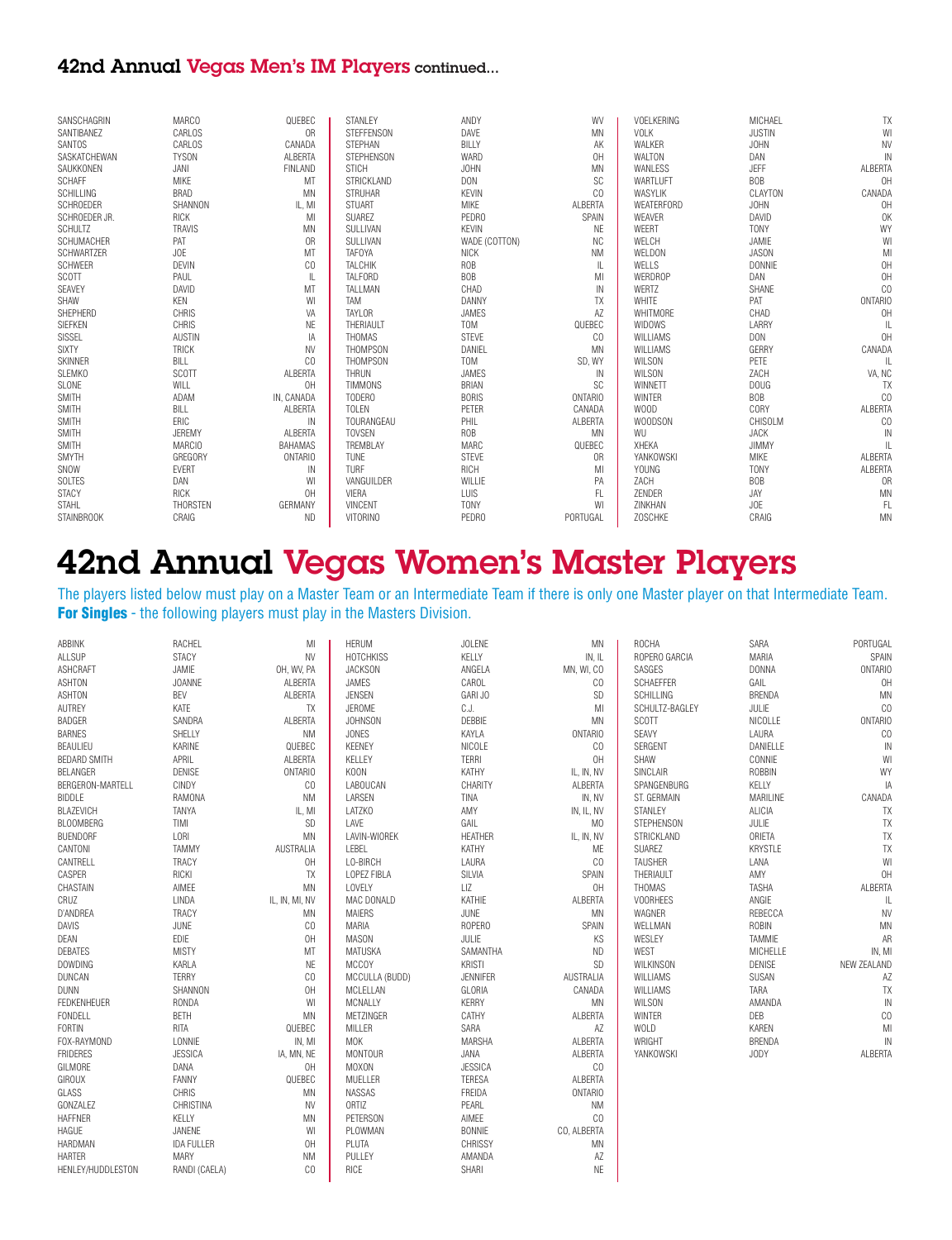# 42nd Annual Vegas Men's Master Players

The players listed below must play on a Master Team or an Intermediate Team if there is only one Master player on that Intermediate Team. For Singles - the following players must play in the Masters Division.

| ABOUDAHER                       | MIKE                         | ALBERTA                     | D'ANDREA                      | ELIO                          | <b>ONTARIO</b>                 | KIRKLAND                  | GAREY                          | ALBERTA               |
|---------------------------------|------------------------------|-----------------------------|-------------------------------|-------------------------------|--------------------------------|---------------------------|--------------------------------|-----------------------|
| ADAMS                           | MARV                         | CANADA                      | <b>DATTILO</b>                | DAVID                         | <b>NV</b>                      | KIRKWOOD                  | <b>JASON</b>                   | IN                    |
| ADKINS                          | AVERY (Dee)                  | 0H                          | <b>DAVIS</b>                  | MARVIN (TJ)                   | TX                             | KITT <sub>0</sub>         | SCOTT                          | IA                    |
| AICINENA                        | ERIC                         | <b>NV</b>                   | DAVIS SR.                     | JAMES                         | TX                             | KNOLL                     | STEVE                          | FL                    |
| ALBRECHT<br>ALCOBERRO MERLERO   | GENE<br>DAVID                | WI<br>SPAIN                 | DEBRUYCKERE<br>DEL AMO GARCIA | CHAD<br><b>HECTOR</b>         | WI<br>SPAIN                    | KRUGER<br><b>KUHL</b>     | <b>NICK</b><br>GREG            | CANADA<br><b>NV</b>   |
| ALLEN                           | <b>RON</b>                   | <b>NV</b>                   | DEMAS                         | DUANE                         | ALBERTA                        | LALLIER                   | DAN                            | ALBERTA               |
| AMO                             | JON                          | CO                          | <b>DESHAIES</b>               | MIKE                          | <b>ONTARIO</b>                 | LAMAR                     | RANDY                          | W                     |
| ANDERSON                        | <b>LLOYD</b>                 | ALBERTA                     | DIAZ PIZARRO                  | <b>FRANCISCO</b>              | SPAIN                          | LAUERBACH                 | FRANK                          | GERMANY               |
| ANDLER                          | GREGG                        | WI                          | DIX                           | GREG                          | SC                             | <b>LAUZON</b>             | ALAIN                          | QUEBEC                |
| ANDREWS                         | <b>BOB</b>                   | NE                          | <b>DONALD</b>                 | KENNETH                       | <b>ONTARIO</b>                 | LEMOINE                   | <b>DAMON</b>                   | CO                    |
| ASHCRAFT                        | BRANDON                      | IN                          | <b>DOOLITTLE</b>              | DARRYL                        | <b>ONTARIO</b>                 | LEUNG                     | DANIEL                         | ALBERTA               |
| ATWELL                          | GLENN                        | 0R                          | DUCHARME                      | SHANNON                       | MANITOBA                       | LINDSAY                   | <b>BRETT</b>                   | <b>ONTARIO</b>        |
| <b>BAILEY</b>                   | JARED                        | MN                          | <b>DURBIN</b>                 | ERIC                          | OH                             | LOHTANDER                 | <b>MARKO</b>                   | <b>FINLAND</b>        |
| BAILEY                          | <b>KEVIN</b>                 | WV                          | EDEY                          | TYLER                         | ALBERTA                        | LOMA JR                   | <b>JOSE</b>                    | CO                    |
| BAKER                           | MOE                          | WI                          | EDGAR                         | <b>ROGER</b>                  | NE                             | LOWE                      | <b>MIKE</b>                    | MN                    |
| <b>BAKER</b>                    | <b>TOMMY</b>                 | NV, UT                      | EDWARDS                       | JEREMY                        | $\sf IN$                       | LUKENBILL                 | <b>FELIX</b>                   | IL, IN                |
| <b>BAPTISTE</b>                 | <b>JOHNNY</b>                | <b>MANITOBA</b>             | EDWARDS                       | <b>STEVE</b>                  | WV                             | LUND                      | CHAD                           | WI                    |
| <b>BARBOSA</b>                  | CARLOS                       | ALBERTA                     | <b>ENDRES</b>                 | THORSTEN                      | GERMANY                        | MACDONALD                 | ROB                            | CANADA                |
| <b>BARCUS</b>                   | <b>BLAINE</b>                | TX                          | ENGEL                         | <b>JESSE</b><br><b>KEVIN</b>  | MN                             | MARSHALL                  | RICK                           | BRIT. COL.<br>MN      |
| <b>BARGER</b><br>BARRY          | DENVER<br>STEVE              | IN<br>0H                    | ENGLAND<br>ENGLAND            | KURT                          | 0H<br>0H                       | MARSOLEK<br><b>MARTIN</b> | NICK<br><b>BROCK</b>           | CANADA                |
| <b>BARTRAM</b>                  | <b>CHRIS</b>                 | $\sf IN$                    | ERDMANN                       | DANIEL                        | GERMANY                        | <b>MARTIN</b>             | DAVE                           | ALBERTA               |
| <b>BAUERS</b>                   | JEREMY                       | IN                          | <b>ESPINOZA</b>               | STEVE                         | 0H                             | MASSICOTTE                | PJ                             | BC                    |
| BEALE                           | JAY                          | WI                          | <b>FAZANES TENORIO</b>        | ANTONIO                       | SPAIN                          | MATAAFA                   | MAN <sub>0</sub>               | AK                    |
| BEARDY                          | <b>FELIX</b>                 | <b>MANITOBA</b>             | <b>FEDKENHEUER</b>            | JEREMY                        | WI                             | <b>MATSUI</b>             | T <sub>0</sub> M               | ALBERTA               |
| <b>BEATTY</b>                   | PAUL                         | ALBERTA                     | <b>FENTON</b>                 | JAMIE                         | IA                             | <b>MATTSON</b>            | <b>ROB</b>                     | MN                    |
| BEAULIEU                        | <b>TERRY</b>                 | MANITOBA                    | FIELD                         | RICK                          | CO                             | MCCAUGHEY                 | <b>DON</b>                     | IA                    |
| <b>BEAVIS</b>                   | <b>JUSTIN</b>                | ALBERTA                     | FIELDHAMMER                   | MIKE                          | MN                             | MCCLAIN                   | <b>MIKE</b>                    | PA                    |
| <b>BEAVIS</b>                   | <b>KEVIN</b>                 | ALBERTA                     | <b>FIX</b>                    | GREG                          | ΜN                             | MCDANIEL                  | CHRIS                          | CO                    |
| BECKEMEYER                      | JAMES                        | CO                          | <b>FRANCIS</b>                | <b>BEN</b>                    | BC, ALBERTA                    | <b>MCGINLEY</b>           | DJ                             | <b>ONTARIO</b>        |
| <b>BECKLEY</b>                  | JEFF                         | IN                          | <b>FRANK</b>                  | TROY                          | OH                             | MCGRATH JR.               | <b>BOBBY</b>                   | L                     |
| BEGEY                           | <b>BOB</b>                   | CO                          | FRANK JR                      | <b>RON</b>                    | VA                             | MCLEAN                    | <b>BERRY</b>                   | <b>MANITOBA</b>       |
| BELMONTE                        | <b>IVAN</b>                  | SPAIN                       | <b>FRASER</b>                 | PHIL                          | <b>ONTARIO</b>                 | MCLEAN JR                 | CORNELL                        | <b>MANITOBA</b>       |
| BELMONTE BLANCA                 | CARLOS                       | SPAIN                       | <b>FRIDERES</b>               | <b>JERROD</b>                 | NE MN IA                       | <b>MCMASTERS</b>          | <b>DEREK</b>                   | MN                    |
| <b>BENVENUTO</b>                | <b>ANTONIO</b>               | GERMANY                     | GADDIS                        | J.W.<br>JAMES                 | IN                             | MCNICOLL                  | GUILLAUME<br>JEFF              | QUEBEC<br>OK          |
| <b>BERNIER</b><br><b>BINION</b> | <b>MARTIN</b><br><b>JOHN</b> | QUEBEC<br>MI                | GEORGIADIS<br>GIACCONE        | GIORGIO                       | AUSTRALIA<br><b>ONTARIO</b>    | MELTON<br>MERCALDI        | PETER                          | CO                    |
| <b>BLACK</b>                    | DAVE                         | CO                          | <b>GILBERT</b>                | DANNY                         | ALBERTA                        | MILLER                    | <b>JASON</b>                   | 0H                    |
| BLAIS                           | JEAN FRANCOIS (Jeff)         | QUEBEC                      | <b>GILKES</b>                 | DARCY                         | MANITOBA                       | MILLER                    | ROGER                          | <b>ONTARIO</b>        |
| <b>BOGGS</b>                    | FREDDY                       | <b>NV</b>                   | GINGRAS                       | SYLVAIN                       | QUEBEC                         | MINDHAM                   | NEIGHT                         | W                     |
| <b>BOILARD</b>                  | STEPHANE                     | QUEBEC                      | GLENN                         | RICK                          | ALBERTA                        | MITCHELL                  | CHRIS                          | WV                    |
| <b>BOON</b>                     | KEITH                        | ΚS                          | GOEKMEN                       | DUVAN                         | GERMANY                        | MOLNER                    | <b>WERNER</b>                  | GERMANY               |
| <b>BOUCHER</b>                  | <b>JEFF</b>                  | MT                          | GOMEZ                         | DAVID                         | CO                             | <b>MONTEL</b>             | EDWIN                          | ALBERTA               |
| <b>BOURADA</b>                  | <b>STEVE</b>                 | <b>ONTARIO</b>              | GONGOL                        | <b>JASON</b>                  | $\sf IN$                       | <b>MONTOUR</b>            | <b>IRA</b>                     | ALBERTA               |
| <b>BOWERSOCK</b>                | ED                           | 0H                          | <b>GONZALES III</b>           | MANUEL                        | CO                             | <b>MOORE</b>              | DEREK                          | ALBERTA               |
| <b>BOWMAN</b>                   | <b>JESSE</b>                 | IA, IL                      | GOULD                         | CRAIG                         | <b>ONTARIO</b>                 | <b>MOORE</b>              | ERIC                           | VA                    |
| <b>BOYD</b>                     | RYAN                         | MN                          | GRACZYK                       | <b>RICKY</b>                  | CANADA                         | <b>MOORE</b>              | <b>JIMMY</b>                   | <b>NV</b>             |
| <b>BRANSON II</b>               | <b>DONNY</b>                 | NV, IL                      | GREGG                         | <b>BRIAN</b>                  | IN                             | <b>MORRIS</b>             | <b>DUSTIN</b>                  | MN                    |
| <b>BREKKE</b>                   | <b>BRIAN</b>                 | MN                          | <b>GROCE</b>                  | <b>BRIAN</b>                  | $\sf IN$                       | <b>MORROW</b>             | SHAYNE                         | PA                    |
| <b>BRISBON</b>                  | <b>KENNETH</b>               | MI, IN                      | <b>GUERNSEY</b>               | PAUL                          | TX                             | <b>MORTON</b>             | <b>RON</b>                     | IN                    |
| <b>BRODT</b><br><b>BROWN</b>    | <b>HENRY</b><br>JASON        | IL, IN<br>SC                | GUNIA<br><b>HAFFNER</b>       | <b>DUSTIN</b><br><b>BRIAN</b> | NE<br>MN                       | MOUGEY<br>MOUSSEAU        | <b>ANTHONY</b><br><b>JASON</b> | 0H<br><b>MANITOBA</b> |
| <b>BROWN</b>                    | ACE                          | UT                          | <b>HALLET</b>                 | <b>BRANDON</b>                | MI                             | <b>MULLOY</b>             | BILL                           | MN                    |
| <b>BROWN</b>                    | <b>EDDIE</b>                 | LA                          | <b>HALLOCK</b>                | SHAWN                         | CO                             | MUNOZ MANCEBO             | <b>JAVIER</b>                  | SPAIN                 |
| BROWN JR.                       | CLIFTON                      | KS                          | <b>HARR</b>                   | <b>DENNIS</b>                 | <b>TN</b>                      | <b>MYERS</b>              | CODY                           | $\mathsf{IN}$         |
| BRYANT                          | SHANNON                      | VA                          | <b>HARRINGTON</b>             | <b>BRIAN</b>                  | WI                             | NOEL                      | ANDRE                          | <b>ONTARIO</b>        |
| <b>BUCK</b>                     | MARKUS                       | GERMANY                     | HAYES                         | <b>STEVE</b>                  | WI                             | <b>OAKS</b>               | <b>STEVE</b>                   | IN                    |
| <b>BULL</b>                     | <b>RON</b>                   | <b>ONTARIO</b>              | <b>HEATH</b>                  | <b>JEFF</b>                   | <b>NV</b>                      | OELSLAGER                 | MARC                           | <b>ND</b>             |
| <b>BURBUL</b>                   | <b>JOSH</b>                  | ΜN                          | <b>HECKBERT</b>               | LEN                           | ALBERTA                        | OLINGER                   | ALEX                           | OH                    |
| CABELLO ARIZA                   | CARLOS                       | SPAIN                       | HELDENBRAND                   | <b>MARTY</b>                  | ΚS                             | <b>OLSEN</b>              | GLENN                          | FL                    |
| CALNITSKY                       | <b>BRENT</b>                 | <b>MANITOBA</b>             | <b>HELLMER</b>                | <b>MIKE</b>                   | CO                             | <b>OLSON</b>              | DAVE                           | SD                    |
| CARDINAL                        | <b>KEVIN</b>                 | ALBERTA                     | <b>HENDERSON</b>              | MIKE                          | IA-Melodee                     | OMEARA                    | RON                            | IA                    |
| CARMONA                         | JIM                          | NV                          | <b>HENDRICKSON</b>            | <b>RORY</b>                   | <b>ND</b>                      | ONESKY                    | CHRIS                          | C <sub>0</sub>        |
| CARRAL                          | GABRIEL                      | SPAIN                       | HERNANDEZ                     | <b>TOMMY</b>                  | IA                             | <b>OSBORN</b>             | <b>KEVIN</b>                   | ALBERTA               |
| CHAMBERS                        | VINCE                        | <b>ONTARIO</b>              | HILZER                        | JAMES                         | CO                             | PAINTER                   | <b>MIKE</b>                    | VA<br><b>ONTARIO</b>  |
| CHAN                            | RICH<br><b>ROGER</b>         | <b>ONTARIO</b>              | <b>HJORLEIFSON</b>            | ERIK                          | CANADA                         | PALAZZOLO                 | <b>FARO</b>                    |                       |
| CHAU<br>CHAVEZ                  | <b>BERNARDO</b>              | <b>ONTARIO</b><br><b>NV</b> | <b>HOLEM</b><br><b>HUGHES</b> | <b>STEPHEN</b><br>TOM         | BC, ALBERTA<br><b>MANITOBA</b> | PALMER<br><b>PARAYNO</b>  | CHAD<br><b>MARIO</b>           | MI<br>MN              |
| CHEREWYK                        | STEVE                        | ALBERTA                     | <b>IDROVO</b>                 | RICHARD                       | L                              | PAYPOMPEE                 | JON                            | BC, ALBERTA           |
| CLARK                           | ROBERT                       | TX                          | <b>JACKSON</b>                | SHANE                         | MN                             | PEDRONCELLI               | <b>DONIVAN</b>                 | ΝM                    |
| CLAY                            | JEFF                         | IN                          | JELATIS                       | <b>DEMETRIUS</b>              | ΜN                             | PETERSON                  | GARY                           | W                     |
| CLIFFORD                        | <b>JACKSON</b>               | ALBERTA                     | <b>JOSEPH</b>                 | TIM                           | ID                             | PHILLIPS                  | <b>ROB</b>                     | ALBERTA               |
| COBB                            | RYAN                         | NE                          | KANAPILLY                     | ALEX                          | CO                             | PIAZZA                    | <b>TONY</b>                    | CO                    |
| CORDOVA                         | SAM                          | CO                          | KANE                          | <b>JASON</b>                  | NV                             | PILLON                    | JEFF                           | <b>ONTARIO</b>        |
| CRANER                          | <b>TODD</b>                  | ALBERTA                     | KELLER                        | JAY                           | IN                             | PLUTA                     | JAMIE                          | ΜN                    |
| CREVIER                         | <b>FRANCIS</b>               | QUEBEC                      | KIESELAT                      | GEORGE                        | MI                             | <b>PRATICO</b>            | <b>MARK</b>                    | IN                    |
| CRUSER                          | BRETT                        | IN                          | KING                          | ADAM                          | CO                             | PRUDEN                    | RANDY                          | CANADA                |
| CUNNINGHAM                      | RICHARD                      | MN, CO, WI                  | KINGSBURY                     | GREG                          | CO                             | PRUESS                    | TANNER                         | SD                    |
| DAIGLE                          | <b>MARTIN</b>                | QUEBEC                      | <b>KIRBY</b>                  | SAM                           | IN                             | QUESNEL                   | PHIL                           | ALBERTA               |